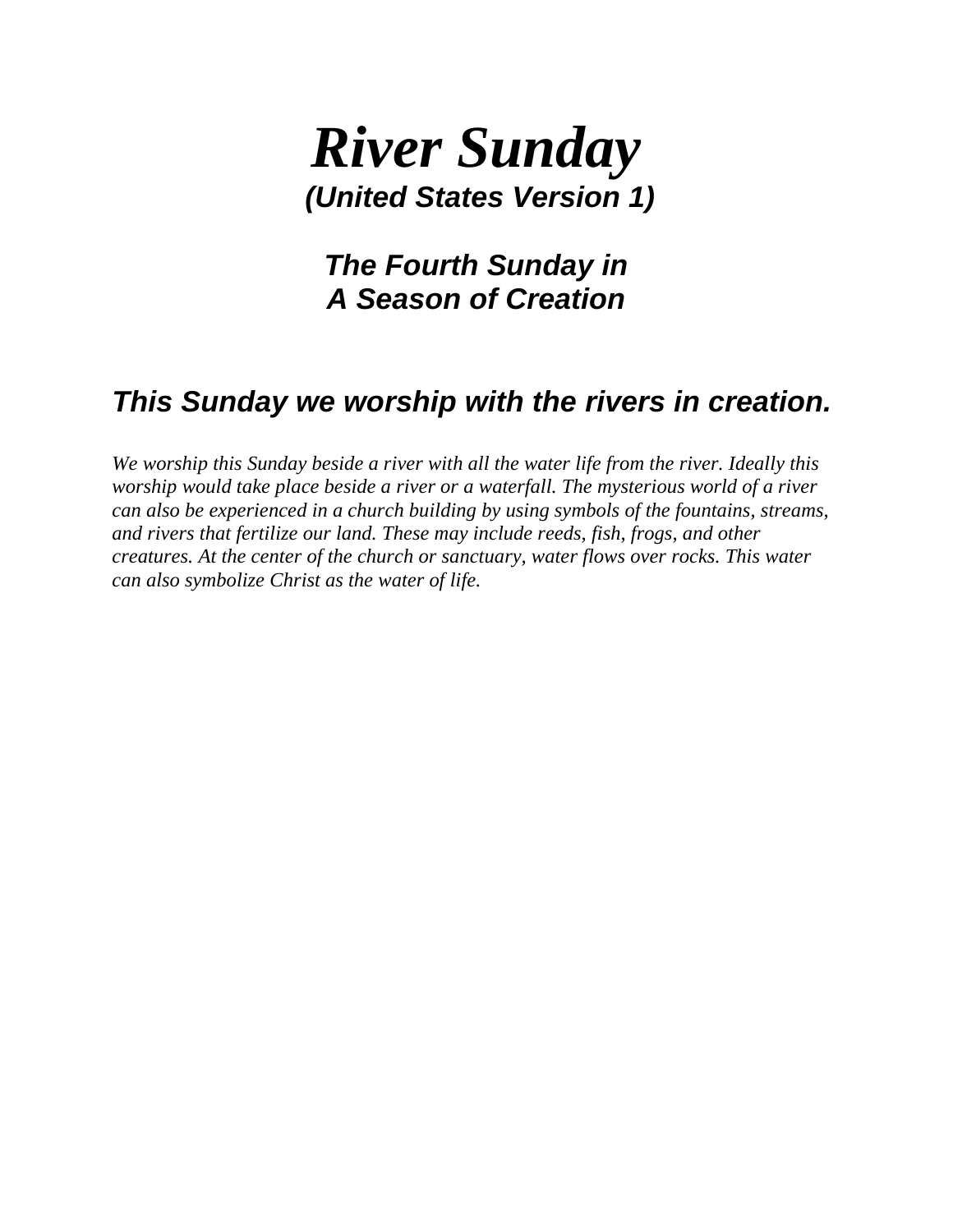### *Invocation*

Leader In the name of the Creator, the fountain of life, in the name of Christ, the pulse of life, and in the name of the Spirit, the breath of life. Amen.

### **People Holy! Holy! Holy! Earth is filled with God's presence.**

- L Christ, we come into your presence to worship in this sanctuary called Earth,
- **P A planet pulsating with your presence, a presence quivering in the forests, a presence vibrating in the land, a presence pulsating in the wilderness, a presence shimmering in the rivers.**
- L God, reveal yourself to us in this place, and show us your face in all creation.
- **P. Holy! Holy! Holy! The whole Earth is filled with your glory.**

### *Invocation/Call to Worship*

*(Leaders may call creation to worship from different points in the place of worship.)*

- L We invite the rivers to worship with us:
- **P the Mississippi, the Hudson, and all the rivers that flow to the sea.**
- **L** We invite the streams to sing:

### **P perch, sunfish, and flashing bass, trout streams and gleaming fountains.**

- L We invite the fauna to praise God with us:
- **P loon, heron, and mallard duck, dragonflies and sleepy tortoises.**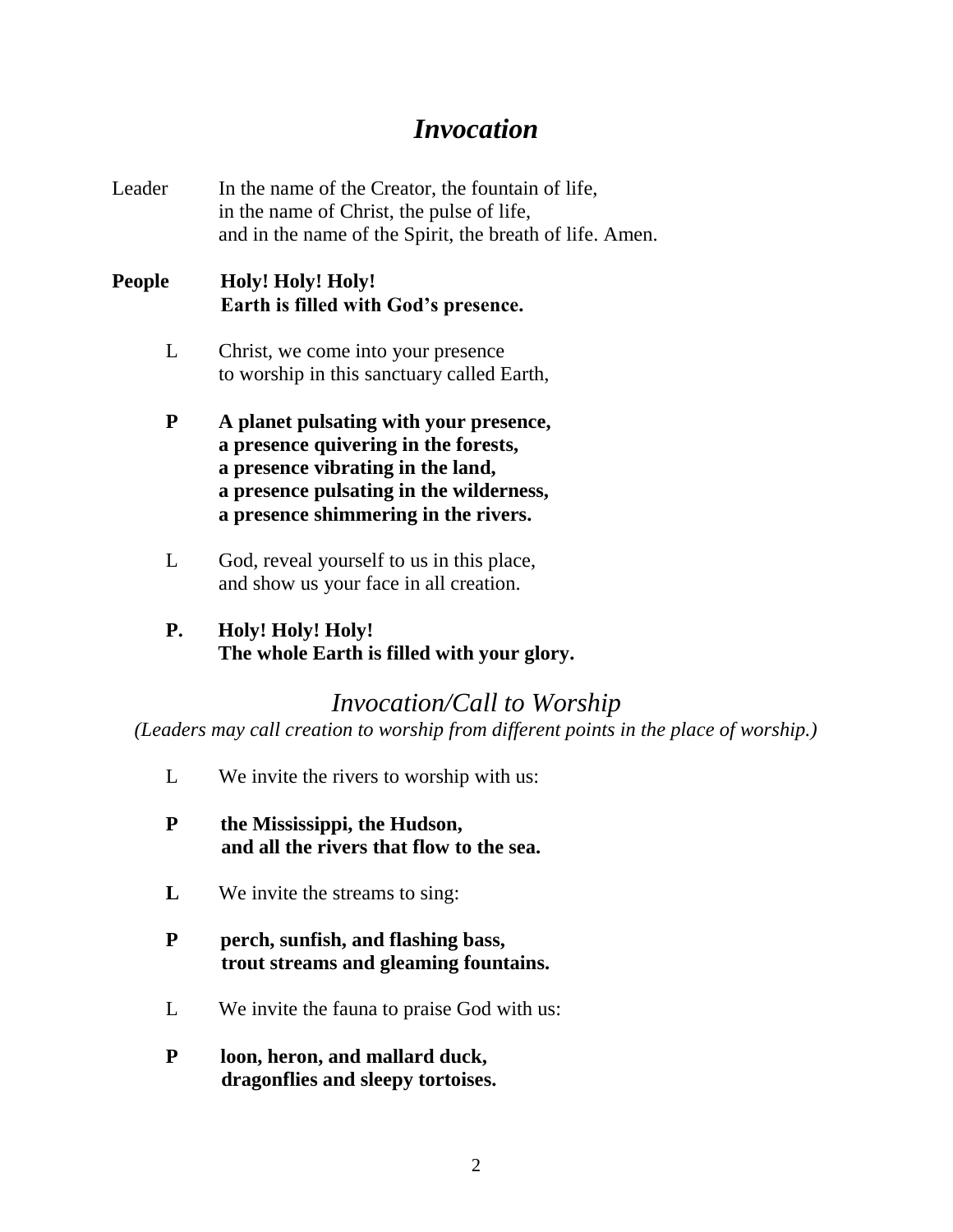- **L** We join with the waters in praising God:
- **P waterfalls singing upstream and ripples dancing at the river mouth.**
- L We celebrate the song of the river!
- **P Sing, river, sing!**

### *Procession and Song*

*(The children enter the church with symbols of the river—tall reeds, shiny rocks, and banners or balloons portraying turtles, frogs, and other river creatures. They are paraded for all to see and placed beside the flowing water at the center of the sanctuary. Two children may carry pitchers of water that are poured into the flowing water.)*

## *Refrain/Reflection*

*(After each verse of the refrain we pause to reflect silently on God's close presence in creation, especially in the rivers. These interludes may include soft music, silence, or sounds of the river.)*

> Be still and feel the presence of God, the presence pulsing, pulsing through Earth, be still and feel the pulse of God.

*(Interlude)*

Be still and hear the Spirit of God, the Spirit breathing, breathing through Earth, be still and hear the breath of God.

*(Interlude)*

Be still, behold the glory of God, the glory filling, filling this Earth. be still, behold the face of God.

> Melody: 'Be Still and Know That I Am God' Words: Norman C Habel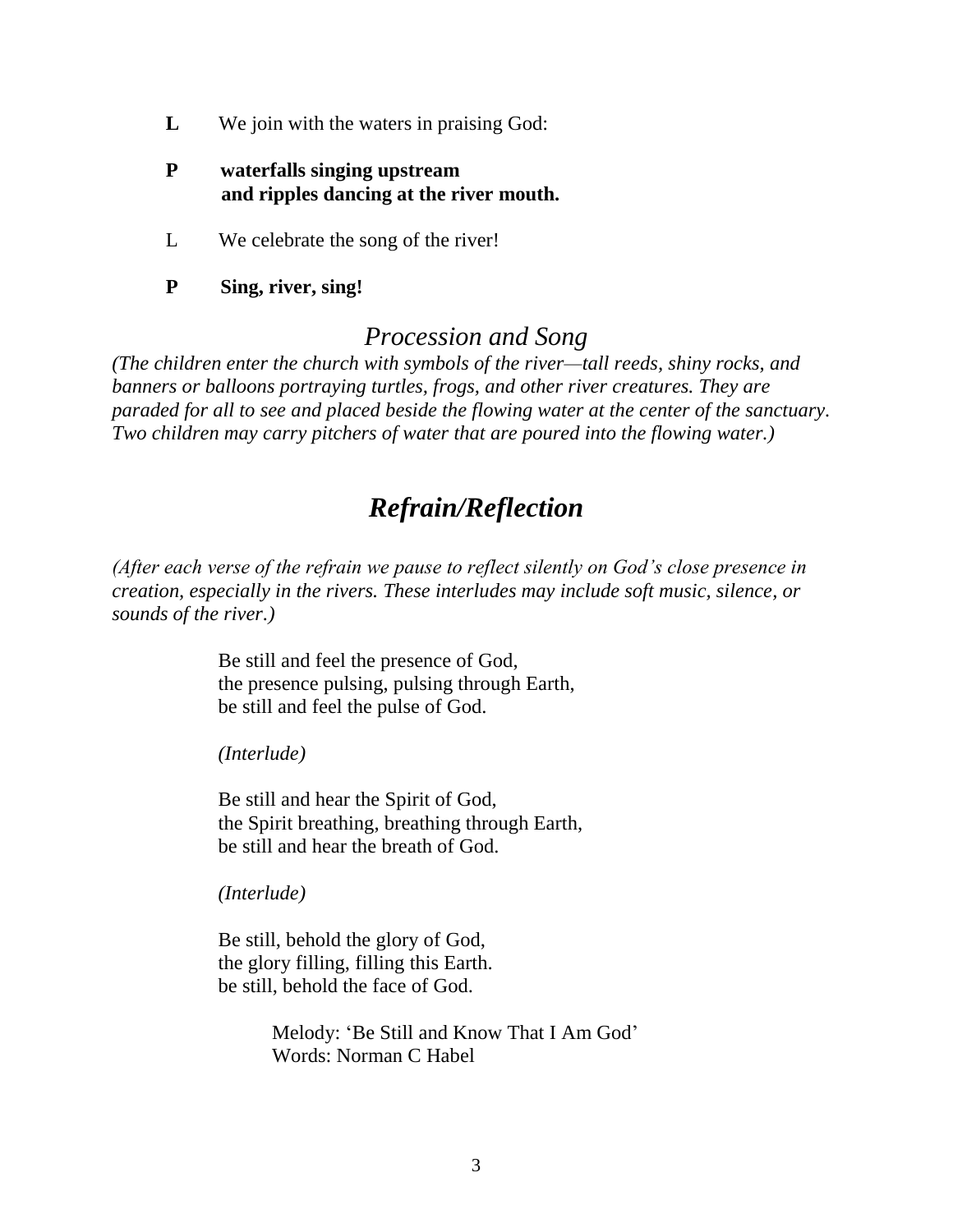## *Confession*

(A *small piece of rosemary, a sprig of holly, a leaf, or another plant may be given to each worshipper as an aid to remember.)*

- L As we take this in our hands we remember and confess:
- **P. We remember the rivers God created in Eden and across our planet, rivers that are the lifeblood of Earth and the soul of all that lives.**

**We remember the streams of our past, the pools and ponds where we played and felt the soft caress of water, the touch of life on our skin, and the feeling of celebration as we splashed and played.**

- L. Jesus Christ, water of life, hear our cry.
- **P We regret that we have became alienated from Earth and treated this garden planet as a beast to be tamed, as a domain to be dominated, and as a place to be ruled for our gain.**
- L We remember and confess how we have violated and polluted the rivers of our garden planet.

*(Representatives approach the flowing water at the center with symbols of how we have polluted our waterways. These may include two large bowls of water. Into one is poured red dye representing the toxins we have allowed to flow into the rivers, and into another is poured crude pieces of waste. These bowls are held aloft and then placed near the flowing water.)*

**P. We are sorry.**

**We have polluted our rivers with poisons. We have treated our streams as waste dumps. We have drained our wetlands of life. We have turned living waters into currents of death. We are sorry. We are sorry.**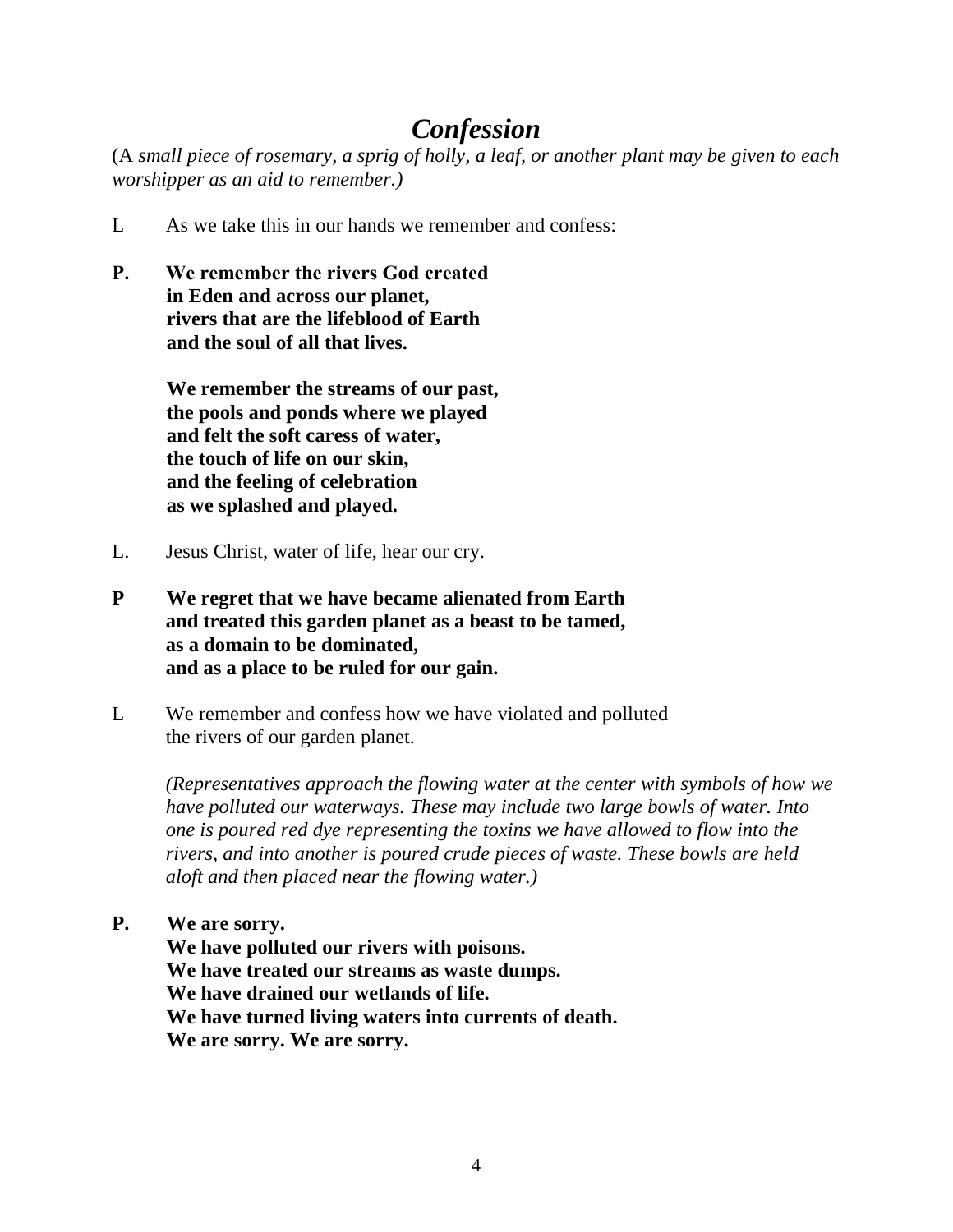## *Absolution*

L Christ hears your confession from the Jordan, forgives your sins against the river, and calls you now to open your ears and your hearts to revive rather than to desecrate the rivers pulsing through our planet.

### **P Christ, teach us to love Earth as our home and all living creatures as our kin. Help us to return home to Earth.**

L. I speak for Christ: I invite you to come home to Earth, and I call you to care for this planet with love, to care for its rivers as I have cared for you, and to join me in healing creation.

### **P Shalom! Shalom! We are coming home!**

- L As we come home to Earth,
- **P Christ, have mercy.**
- L As we seek to love our home,
- **P Christ, have mercy.**
- L As we seek to care for our kin,
- **P Christ, have mercy.**

## *Gloria in Excelsis*

- L Glory to God in the highest!
- **P And on Earth peace with our kin in creation!**

## *Hymn of Praise*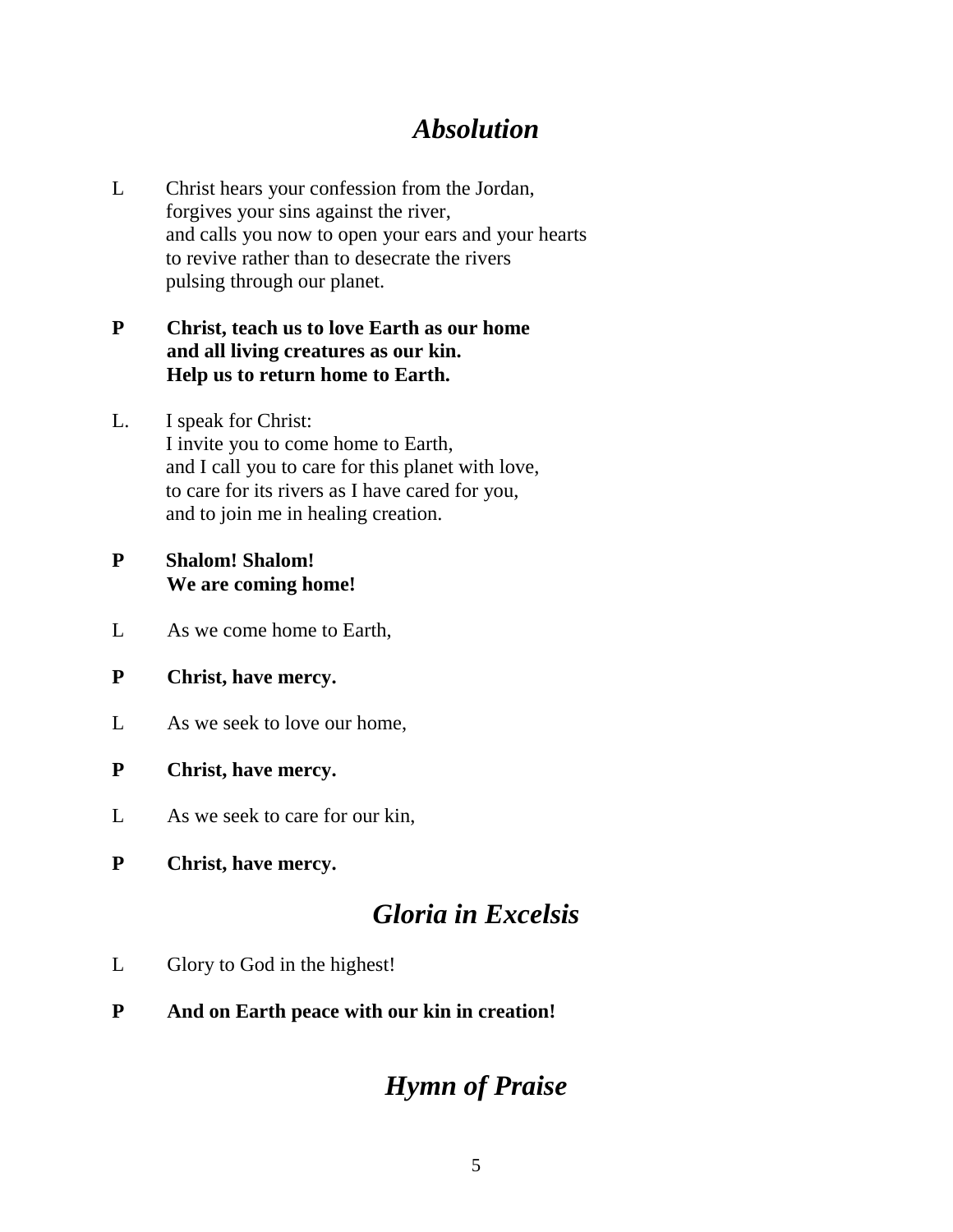## *Prayer for the Day*

**P. God, our Creator, whose glory fills our planet, help us to discern your vibrant presence among us and our** kin **in creation, especially in the rivers, the streams, and the waterways of Earth. Help us to empathize with your creatures who are suffering and to serve you as agents for healing the rivers. In the name of Christ, who reconciles and restores all things in creation. Amen.**

### *Readings for the Fourth Sunday in Creation*

*Old Testament* Genesis 8:20–22; 9:12–17 "God's promise to Earth" After the flood, God promised that Earth and all of life on Earth will be preserved by God, in spite of the sins of human beings.

*Psalm* Psalm 104:27–33 "God's sustenance of Earth" The psalmist celebrates how God sustains all life on Earth through the Spirit and calls on God to rejoice in God's own creation.

*Epistle* Revelation 22:1–5 "God's healing for Earth" When creation is restored, a river will flow directly from God with trees of life growing on either side to bring healing to all nations on Earth

Gospel Matthew 28:1–10 "God's celebration with Earth" The resurrection of Christ was also celebrated by creation. An earthquake accompanies the advent of the angel and the rolling of the stone.

### *Sermon*

## *Creation Creed*

**P. We believe that God creates all things, renews all things, and celebrates all things.**

**We believe Earth is a sanctuary, a sacred planet filled with God's presence, a home for us to share with all creatures. We believe every creature joins us in praising God. We see many suffer with Earth because of human crimes against creation.**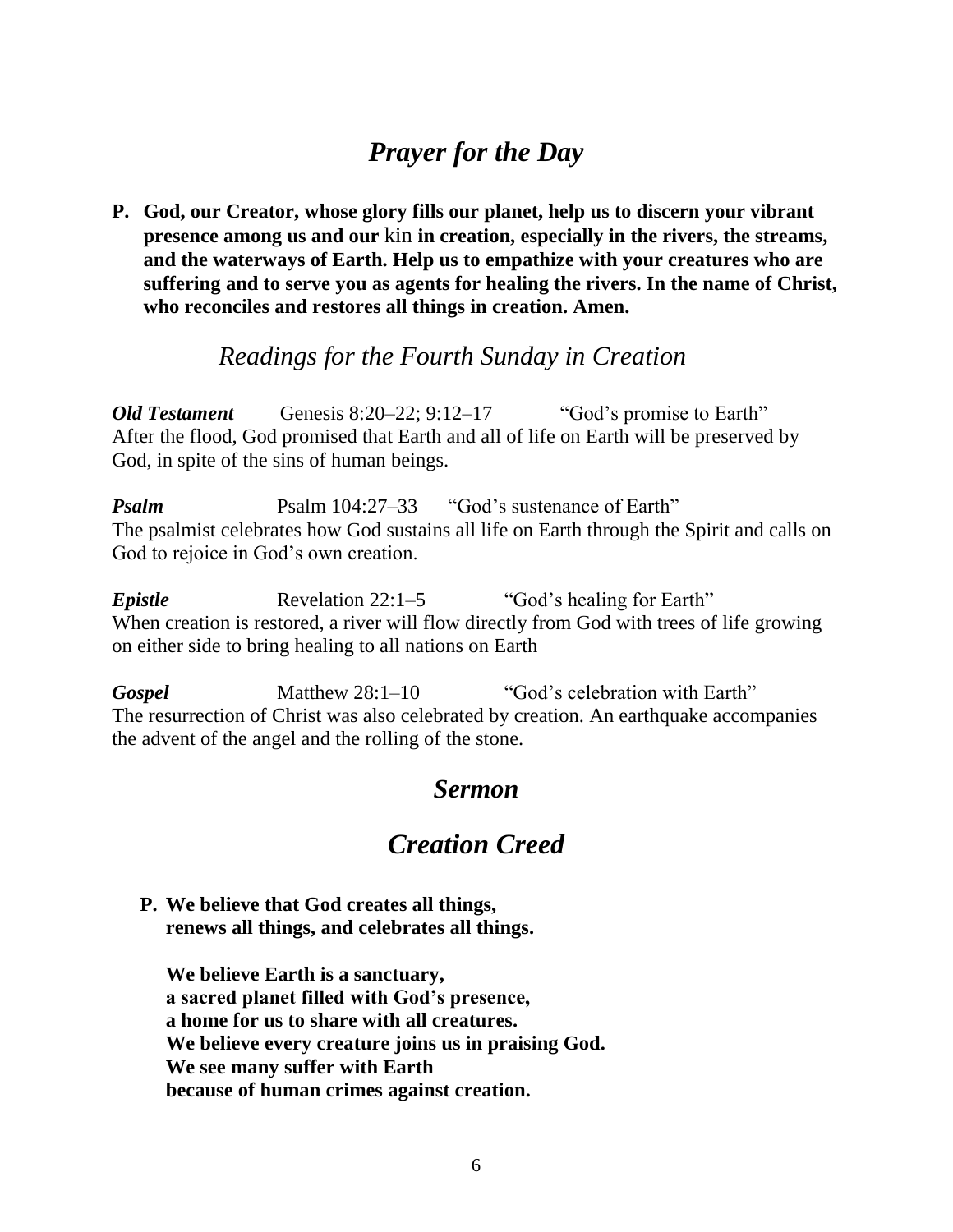**We believe that God became incarnate as a part of Earth, Jesus Christ, that he lived and breathed and spoke among us, suffered and died on a cross, for all human beings and for all creation.**

**We believe that the risen Jesus Christ fills the whole creation, reconciling all things to God, renewing all things.**

**We believe the Spirit renews life in creation, groans in empathy with every suffering creature, and waits with us for the rebirth of the whole creation.**

**We believe that with Christ we will rise and with Christ we will celebrate a new creation, reconciled, restored, and renewed.**

## *Offertory*

# *Offering Prayer*

- L. God, our Creator, through your love you have given us these gifts to share. Accept our offerings as an expression of our thanksgiving and as a sign of our concern for those in need, including all our fellow creatures on Earth.
- **P. With all creation, we bless our Creator.**

### *Prayers of the People*

### *Creation Prayer*

**Jesus Christ, teach us to empathize with Earth. Make our spirits sensitive to the cries of creation, cries for justice from the hills and the trees. Jesus Christ, make our faith sensitive to the groans of the Spirit, groans from the deserts, the plains, and the winds.**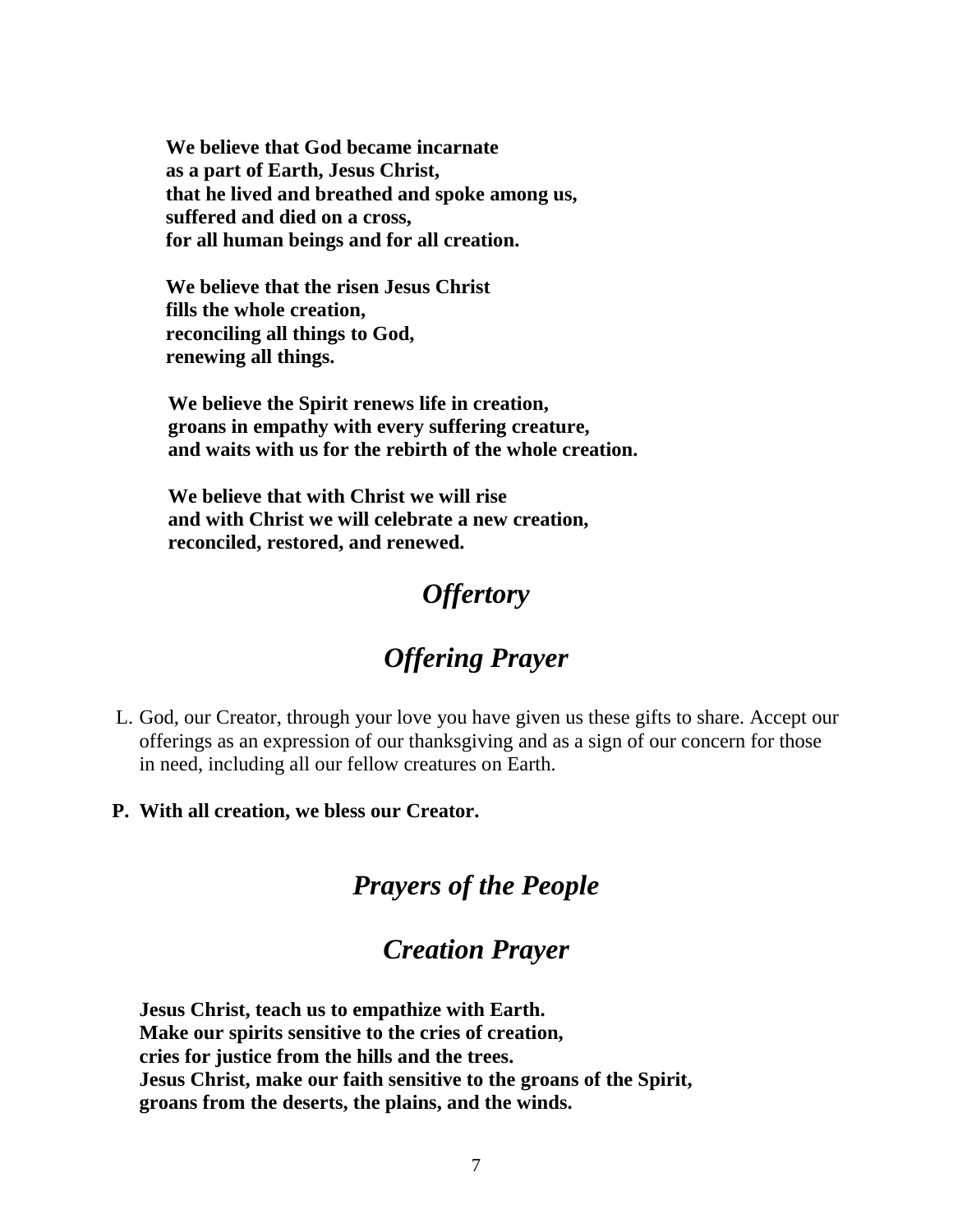**Jesus Christ, make our souls sensitive to the call of our kin, species in pain calling from land, sea, and air. Jesus Christ, teach us to care. Amen.**

## *Passing of the Peace*

## *The Great Thanksgiving*

- L The Creator be with you and all creation.
- **P And also with you.**
- L Open your hearts.
- **P We open them to our Creator.**
- L Let us give thanks to the Maker of heaven and earth.

#### **P It is right to join every creature in praising God.**

L It is right to give you thanks, loving Creator. Your word is the impulse for all things to be, for space, stars, and stardust to appear, for Earth to emerge from the deep, for life to be born of Earth, and for humans to be born of Earth and the Spirit.

> You chose human beings to be your servants on Earth, to care for our garden home; you suffered when they desecrated the Earth and its waters and lands.

Your Spirit was the life impulse in all things, restoring the broken and healing the wounded, groaning in anticipation of a new creation, stirring with new life born of water and the Spirit.

You chose to be born a human being, to become a part of Earth, to suffer, die, and rise from the dead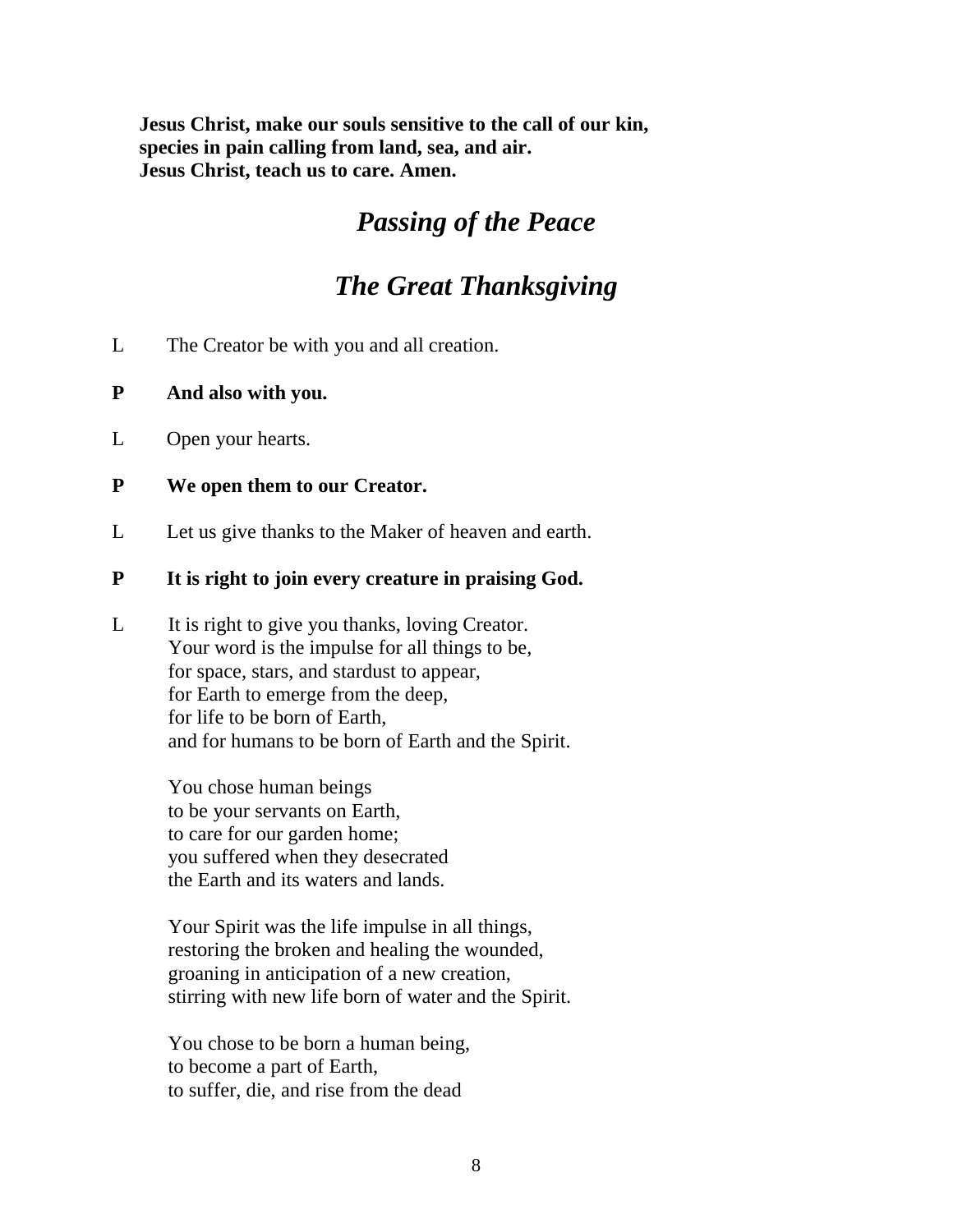to redeem humankind, restore creation, and reconcile all born of Earth and the Spirit.

Your presence is the living power in all things, the Christ deep among us, filling Earth—land, sea and air; filling every element and place; filling the grain and the grape we share with you this day.

Therefore with angels and archangels, saints and sinners, ancient voices in the forest, high voices from the sky, deep voices from the sea, and the whole company of creation, we proclaim your presence among us.

**P Holy, holy, holy, God of all life, earth and sea and sky and all things that exist are full of your presence and glorify your name. Amen.**

### *The Lord's Prayer*

## *Words of Institution*

In response to the great mystery of this sacred meal we proclaim our faith:

- **P Christ has died. Christ is risen. Christ will come again.**
- C Come, for all things are now ready. Come to the table with all your kin and share with all in need: the gift of healing for those in pain, the gift of forgiveness for those in sin, the gift of assurance for those in doubt, and the gift of hope for those in tears.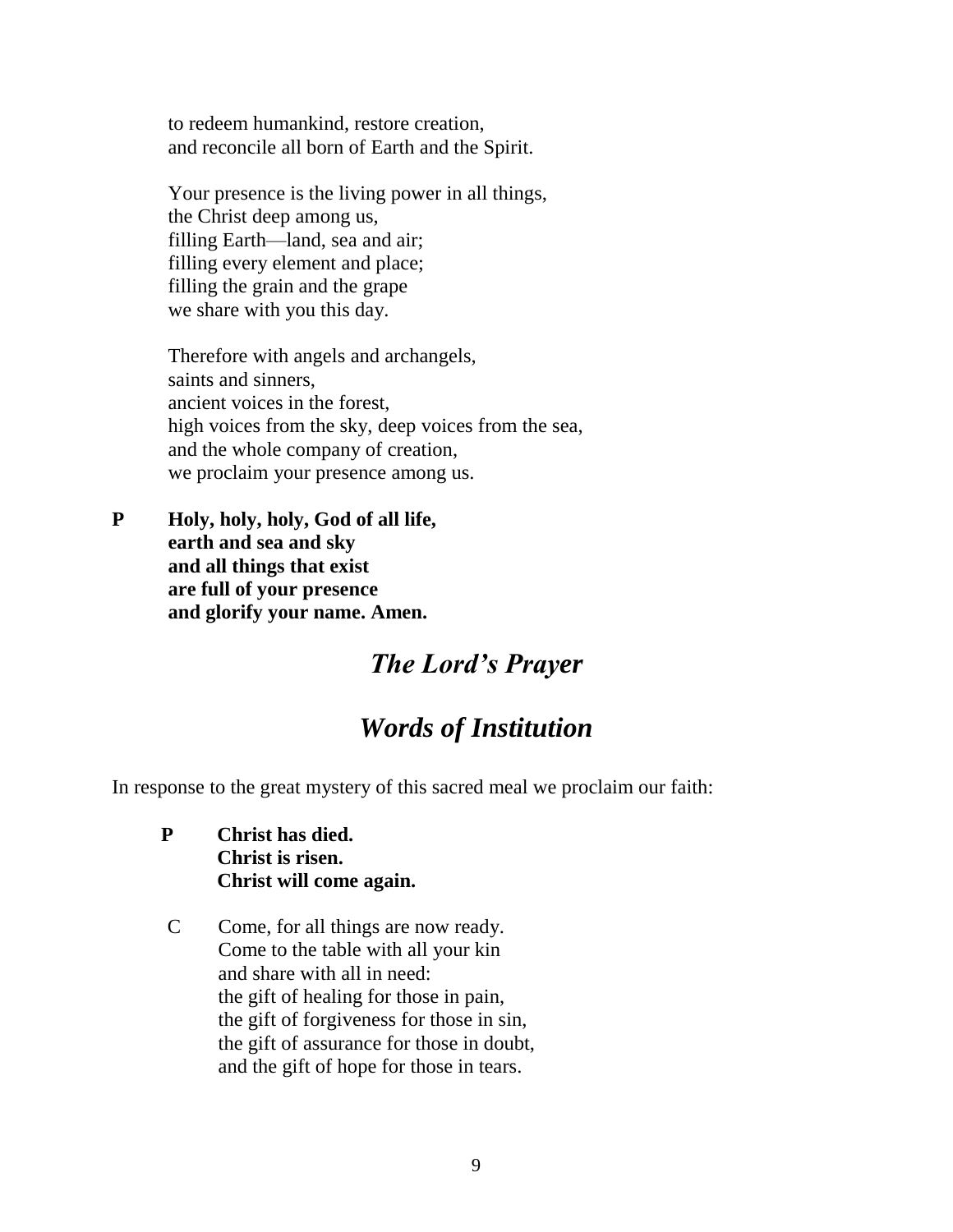**P May we who share these gifts share Christ with one another and with all our kin.**

### *Hymn/Lamb of God*

**P. Lamb of God, who takes away all sin against God, have mercy on us. Lamb of God, who takes away all sin against Earth, have mercy on us. Lamb of God, who takes away all sin from the world, receive our prayer.**

### *Distribution (with Song)*

### *Dismissal Blessing*

L Now may the power of Christ's body and blood reach deep into your heart, your mind, and your body to heal your wounds and through you to bring healing to Earth. In Jesus' name. Amen.

### *Candles for our Kin*

*(As worshippers return from the Eucharist they are invited to place a candle in a sand-filled candle stand in memory of one of their kin in the river who has become extinct in recent years.)*

### *Thanksgiving*

*P.* **We thank you, Christ, for the meal we have celebrated with you and we pray that through your body and blood we may be healed and become agents of healing for Earth. Amen.**

### *Commission*

L Christ calls you to be his disciples, to serve him with love and compassion, to serve Earth by caring for creation,